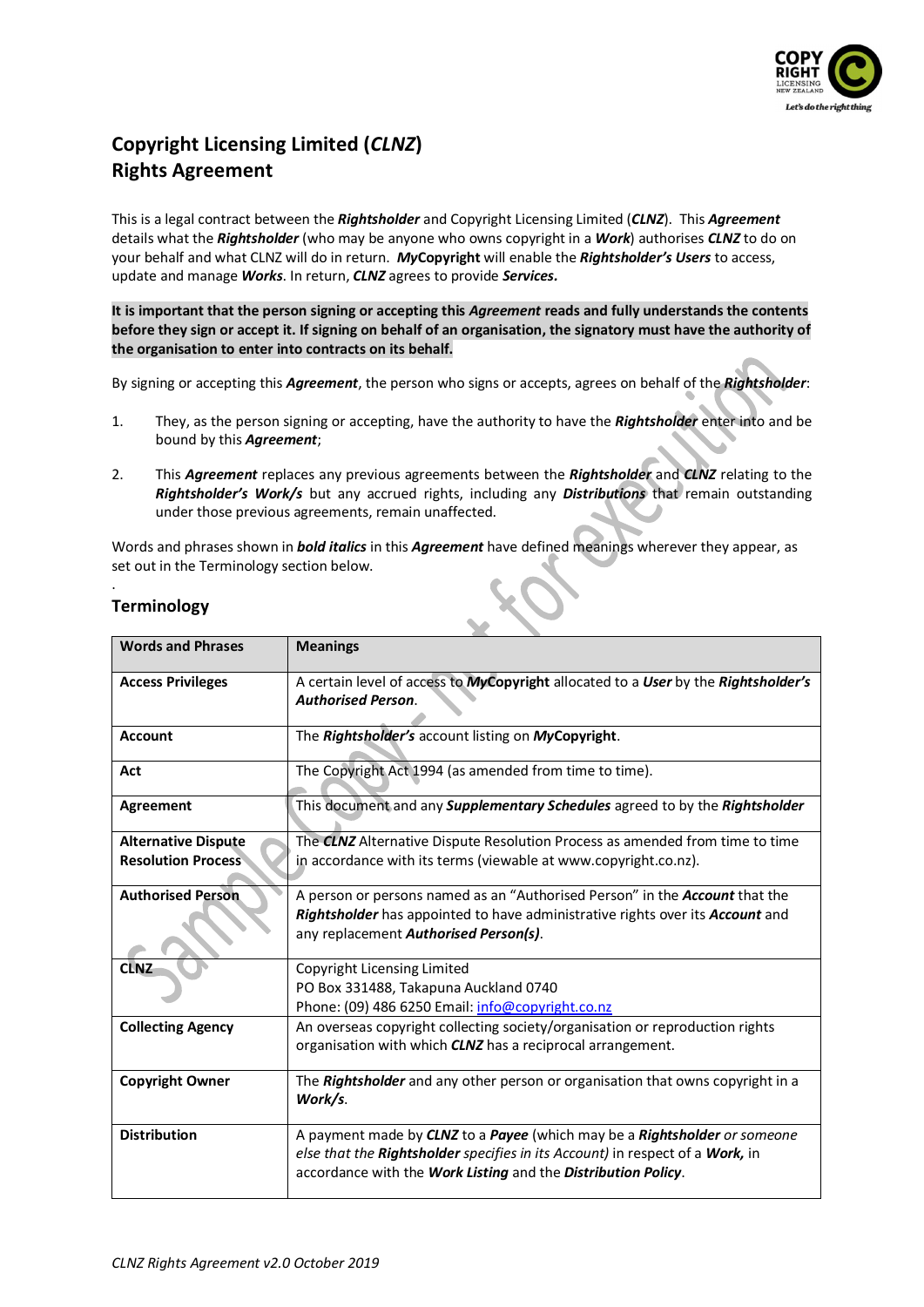

| <b>Words and Phrases</b>                | <b>Meanings</b>                                                                                                                                                                                                                                                                                                                                                    |
|-----------------------------------------|--------------------------------------------------------------------------------------------------------------------------------------------------------------------------------------------------------------------------------------------------------------------------------------------------------------------------------------------------------------------|
| <b>Distribution Policy</b>              | The CLNZ Distribution Policy as amended from time to time in accordance with its<br>terms (viewable at www.copyright.co.nz).                                                                                                                                                                                                                                       |
| <b>End User Terms</b>                   | Terms which each User must accept before using MyCopyright, as amended and<br>published by <b>CLNZ</b> from time to time.                                                                                                                                                                                                                                          |
| <b>Licence Fees</b>                     | Fees paid by Licensees or Collecting Agencies in respect of a Work/s.                                                                                                                                                                                                                                                                                              |
| <b>Licensee</b>                         | A third party (other than a <b>Collecting Agency</b> ) to which <b>CLNZ</b> grants rights in<br>respect of a <b>Work/s</b> .                                                                                                                                                                                                                                       |
| <b>Licensing Scheme</b>                 | Has the meaning in the Act.                                                                                                                                                                                                                                                                                                                                        |
| <b>MyCopyright</b>                      | The web portal provided by CLNZ that provides access to the Account                                                                                                                                                                                                                                                                                                |
| Payee                                   | An organisation or person specified in a Work Listing to receive all or part of a<br>Distribution. A Payee may be a Rightsholder, another Copyright Owner or any<br>other person or organisation specified by the Rightsholder.                                                                                                                                    |
| <b>Rights Confirmation</b>              | Confirmation by a User via MyCopyright that copyright in a Work is as listed in a<br>Work Listing, that the details set out in the Work Listing are true and correct,<br>and not misleading by omission, and that the Payee(s) listed in the Work Listing<br>is or are entitled to <b>Distributions</b> for that <b>Work</b> .                                     |
| Rightsholder                            | The person or organisation that enters into this <b>Agreement</b> and is named as the<br>"Rightsholder" in the Account, together with its permitted successors and<br>assigns.                                                                                                                                                                                     |
| <b>Services</b>                         | The services set out in clause 3 and any additional services taken up by the<br>Rightsholder from time to time by signing or accepting a Supplementary<br>Schedule for those Services, all of which are provided by CLNZ under this<br>Agreement.                                                                                                                  |
| <b>Supplementary</b><br><b>Schedule</b> | A set of terms outlined in a Supplementary Schedule Template that is agreed or<br>accepted by the Rightsholder and sets out the details for additions to this<br>Agreement.                                                                                                                                                                                        |
| <b>User</b>                             | An employee or contractor of the Rightsholder who has Access Privileges<br>(including each Authorised Person).                                                                                                                                                                                                                                                     |
| Work/s                                  | A literary work (including an artistic work included in the literary work, and<br>separately specified typographical arrangements of published editions of the<br>literary work), or an artistic work, under the Act, for which there is a Work<br>Listing, and each part of that Work. The Rightsholder lodges Rights<br>Confirmations for Work/s via MyCopyright |
| <b>Work Listing</b>                     | The completed webform on MyCopyright which sets out the details of a Work,<br>Payee(s), and other details, for which a Rights Confirmation has been lodged by a<br>User.                                                                                                                                                                                           |

## **GRANT OF RIGHTS**

## **The Rights that the** *Rightsholder* **Gives to** *CLNZ*

1. Subject to clause 3.5, the *Rightsholder* grants to *CLNZ* the following non-exclusive, world-wide rights in respect of *Work/s*: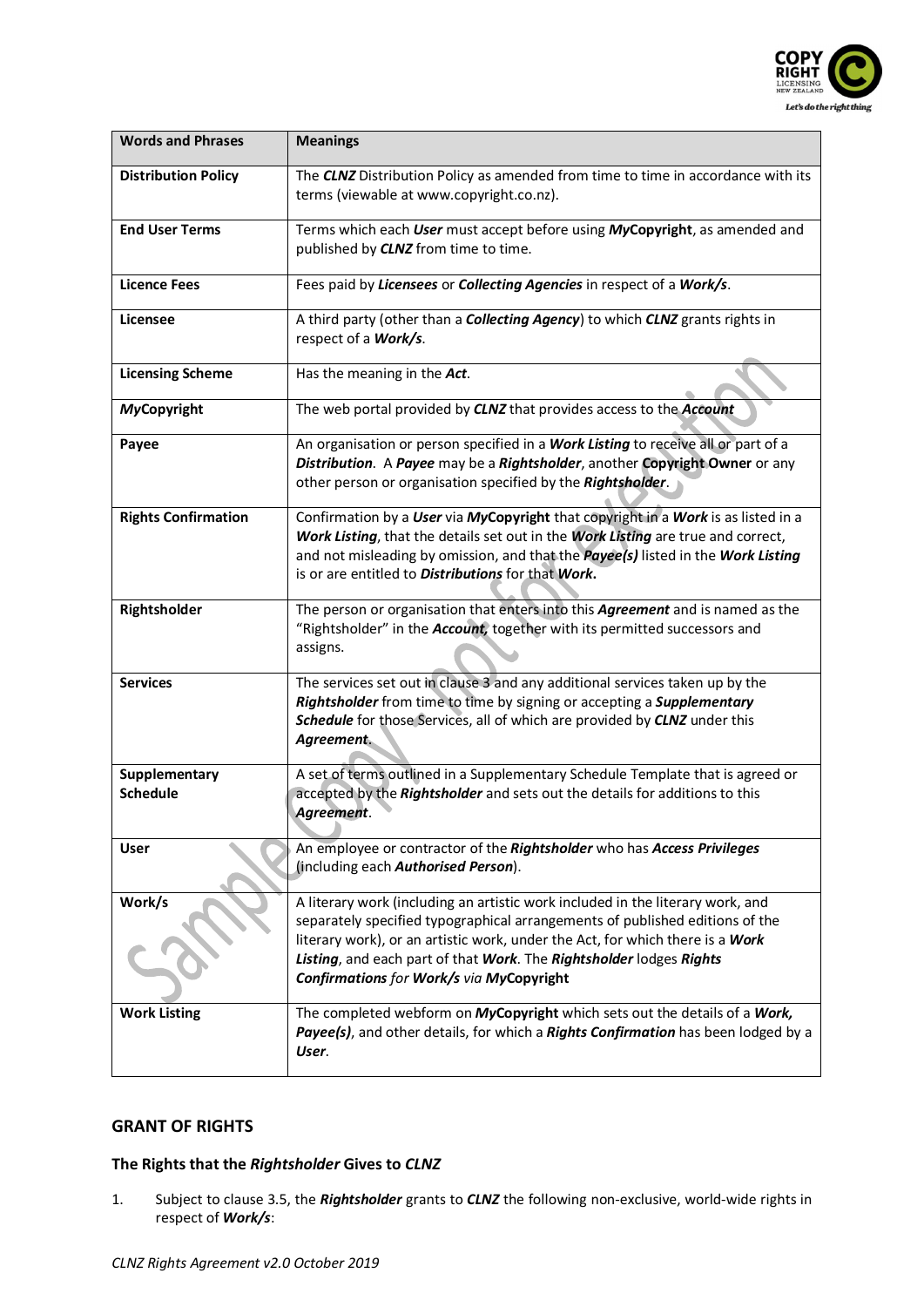

- 1.1 The right to licence *Licensees* to make available to their respective users, rights in the *Work* and otherwise do any of the restricted acts set out in section 16 of the Act (or any section replacing section 16) in respect of the *Work*, on such terms as *CLNZ* considers advisable, from time to time;
- 1.2 The right to enter into agreements with *Collecting Agencies* to make available to their respective licensees, and those licensees' respective users, rights in the *Work* and otherwise do any of the restricted acts set out in section 16 of the Act (or any section replacing section 16) in respect of the *Work*, on such terms as *CLNZ* considers advisable, from time to time;
- 1.3 The right to licence the *Work* pursuant to any *Licensing Scheme* and to amend, terminate or replace that *Licensing Scheme*, as *CLNZ* considers advisable, from time to time;
- 1.4 Such rights as shall be necessary for *CLNZ* to negotiate and grant to *Licensees* and *Collecting Agencies* the rights and licenses set out in clauses 1.1, 1.2 and 1.3;
- 1.5 The right to publicly promote the *Work* and the availability of the rights set out in clauses 1.1 to 1.4 above in any jurisdiction, as *CLNZ* considers advisable;
- 1.6 The right to collect *Licence Fees* and to make *Distributions* in accordance with the CLNZ *Distribution Policy*;
- 1.7 The right, at *CLNZ's* cost, to take, progress, defend, appeal and settle any proceeding in the New Zealand Copyright Tribunal in relation to a *CLNZ Licensing Scheme*, as *CLNZ* considers advisable;
- 1.8 The right, having first consulted and agreed in writing with the *Rightsholder*, to take, progress, negotiate, defend, appeal and settle any proceeding, mediation, arbitration or other action, in a court, tribunal or other forum having competent authority, in any jurisdiction, in the *Rightsholder's* name, as *CLNZ* considers advisable and at *CLNZ's* cost in respect of a *Work* or *Works* (and any other Rightsholder's works). Where a financial award is made as a result of any action, **CLNZ** shall be entitled to recover its costs and expenses (including its full legal, expert and other costs) and shall then pay to the *Rightsholder* and/or any *Payee(s***)** specified by the *Rightsholder* from that award a sum that *CLNZ* reasonably considers to be proportionate to the value of the *Rightsholder's Works* included in the action; and
- 1.9 The rights specifically granted in any *Supplementary Schedule*, in addition to the rights listed above.

#### *Rightsholder's* **General Responsibilities**

- 2. The *Rightsholder*:
	- 2.1 Warrants and represents that it has the full power and authority to grant to *CLNZ* the rights set out in clause 1 of this *Agreement* (including any *Supplementary Schedules* entered into from time to time) in respect of each *Work*;
	- 2.2 Warrants and represents that the information contributed to *My***Copyright** by each *Authorised Person* and *User*, including in particular all *Rights Confirmations*, details of all *Works, Payees,* and all *Account* details, are true, accurate, complete and correct, and not misleading by omission;
	- 2.3 Indemnifies fully *CLNZ*, and any *Licensee* and *Collecting Agency* to which rights are granted in respect of a *Work*, for any losses, damages, costs (including legal costs on a solicitor and own client basis) or other liability suffered or incurred and arising directly or indirectly out of a breach of any of the warranties and representations set out in clauses 2.1 and 1.1, any other breach of this *Agreement,* and any resulting claim made by any third party;
	- 2.4 Acknowledges that *CLNZ* is relying on the warranties and representations in clauses 2.1 and 2.2 the indemnity in clause 2.3, in providing the *Services*;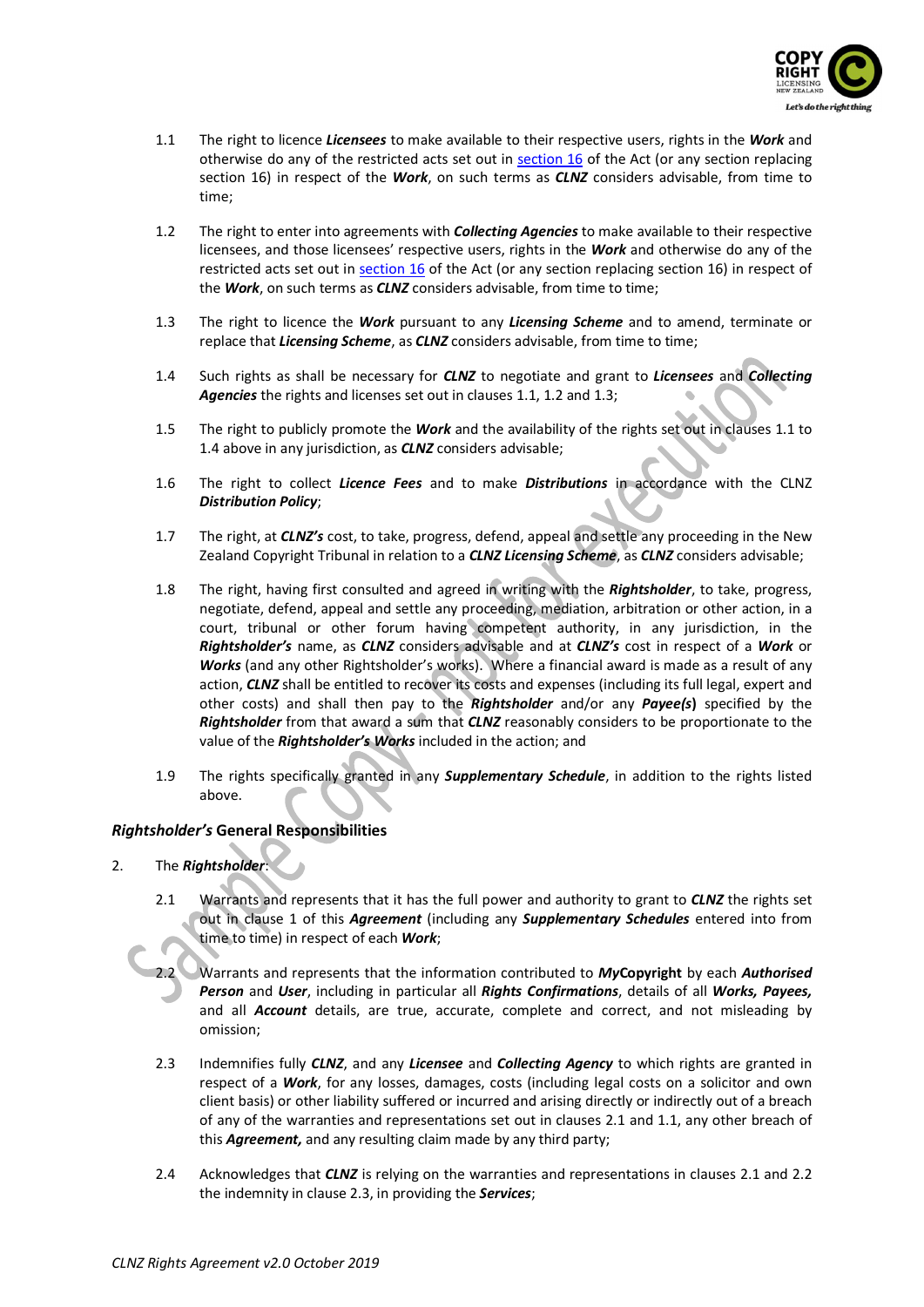

- 2.5 Agrees that *CLNZ* may retain any *Distribution* in trust where *CLNZ* considers there is cause to make a claim on the indemnity in clause 2.3. *CLNZ* shall notify the *Rightsholder* in writing of such retention. The retention shall be held pending agreement between *CLNZ* and the *Rightsholder*, resolution under clause 13, or order of a court or tribunal having competent jurisdiction;
- 2.6 Prior to making any *Distribution*, *CLNZ* will require an appropriate GST invoice or invoices in respect of the payment(s) to be made, or, where GST is not applicable, an invoice or invoices otherwise acceptable to *CLNZ*. *CLNZ* shall be entitled to generate New Zealand GST invoices itself, for GST registered *Payees,* in accordance with applicable law.

#### *CLNZ's* **General Responsibilities**

- 3. *CLNZ* shall, with due diligence, manage the exploitation of the rights granted under clause 1 and:
	- 3.1 Negotiate and enter into agreements with *Licensees* and *Collecting Agencies* with the aim of maximising returns distributed to *Rightsholders*;
	- 3.2 Operate as a non-profit company and not make any deductions from *License Fees* other than the proper and reasonable sums provided for in this *Agreement*, in the *Distribution Policy* or in *CLNZ's* Constitution (as amended from time to time);
	- 3.3 Subject to clause 2.5, and to the resolution of any dispute under the *Distribution Policy*, pay *Distributions* to *Payees* in accordance with the *Distribution Policy*;
	- 3.4 Inform the *Rightsholder* as soon as reasonably practicable after it becomes aware of any infringement of the intellectual property rights in a *Work*;
	- 3.5 Allow the *Rightsholder* to exclude a *Work* from any or all licences under clause 1 of this Agreement, in which case, CLNZ shall use its reasonable commercial efforts to bring that exclusion to *Collecting Agencies'* and *Licensees'* attention as soon as reasonably practicable, by way of notification via *My***Copyright** or such other method that *CLNZ* considers advisable. *CLNZ* shall not be liable for any continued use of an excluded *Work* by a *Collecting Agency* or *Licensee* (or any of their respective licensees or users).

## *My***Copyright**

### *Rightsholder's Responsibilities*

- 4. The *Rightsholder*:
	- 4.1 Shall keep its *Account* and *Works Listings* up to date;
	- 4.2 Is responsible for all actions or omissions of its *Authorised Person* and its *Users*;

4.3 May change an *Authorised Person* at any time by notice in writing to *CLNZ* in a format acceptable to *CLNZ* (which *CLNZ* may, if it wishes, accept via *My***Copyright**);

4.4 Shall ensure that its *Authorised Person(s)* and *User(s)* comply with the *My***Copyright** *End User Terms*

#### *CLNZ***'s Responsibilities**

- 5. *CLNZ* shall provide *My***Copyright***,* including functionality, at least to enable the *Rightsholder,* its *Authorised Person(s)* and/or *User(s)* to:
	- 5.1 Create, amend and delete *Work Listings* and record, amend, and remove details of, *Works* in *Work Listings*;
	- 5.2 Lodge *Rights Confirmations* for *Works*;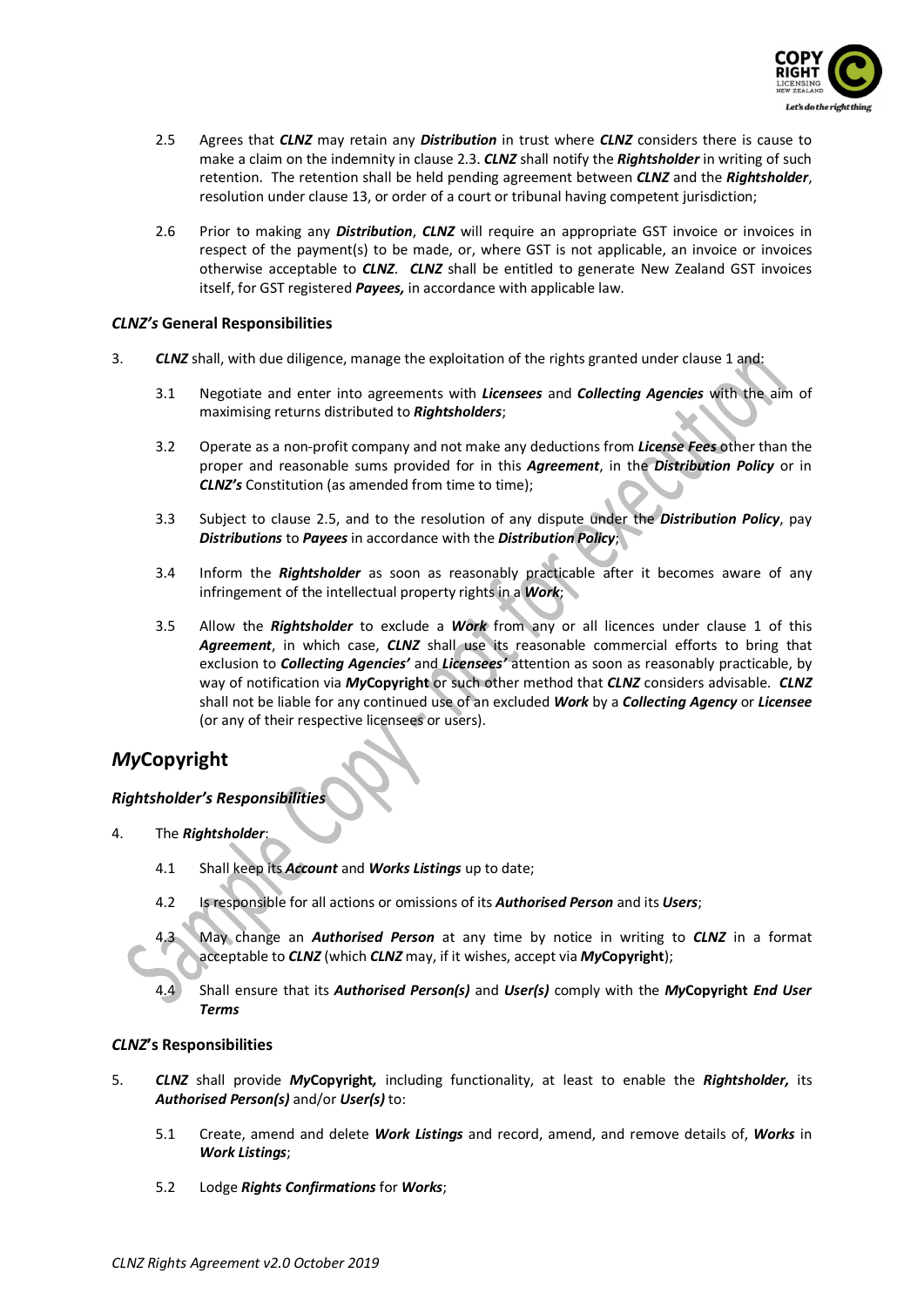

- 5.3 Add *Works* to *My***Copyright** (and, in the process, lodge *Rights Confirmations* for them);
- 5.4 Add, remove, and amend details of, *Payees*, and amend the proportion of any *Distribution*  payable to a *Payee* for a *Work*;
- 5.5 Exclude *Works*;
- 5.6 Notify *CLNZ* of the change of any copyright ownership of *Works*;
- 5.7 Enable any *Authorised Person* to add, remove and update the details of, *Users*;
- 5.8 Enable any *Authorised Person*, and any *Users* having the requisite *Access Privileges*, to create and amend the details of the *Rightsholder's Account;*
- 6. *CLNZ* shall:
	- 6.1 Use its reasonable commercial endeavours to make *My***Copyright** available 24/7, 365 days per year, other than for scheduled maintenance notified to the *Rightsholder* in advance, or emergency maintenance that *CLNZ* considers reasonably necessary;
	- 6.2 Adopt and maintain appropriate security measures for *My***Copyright**;
	- 6.3 Provide *My***Copyright** training and support to *Authorised Persons* and *Users* as *CLNZ* considers necessary from time to time.
- 7. *CLNZ* may suspend or terminate access to *My***Copyright** in respect of any *Rightsholder* or any *User*, by written notice at any time, where it considers that advisable.

#### **GENERAL TERMS**

#### **Supplementary Schedule**

8. *CLNZ* may (but is not obliged to) introduce new services and may offer these to the *Rightsholder,* if appropriate. The *Rightsholder* may (but is not obliged to) take up those services by agreeing to a *Supplementary Schedule.* The *Supplementary Schedule* shall then form part of this Agreement.

#### **Termination and Suspension**

- 9. *CLNZ* may terminate the *Agreement:*
	- 9.1 at any time on 60 days' notice to the *Rightsholder*;
	- 9.2 immediately on notice to the *Rightsholder* where the *Rightsholder* has committed a material breach which is unable to be cured; or

9.3 immediately on notice to the *Rightsholder* where the *Rightsholder* has been given notice of any breach and has failed to cure that breach within 14 days of such notice.

- 10. The *Rightsholder* may terminate the agreement*:*
	- 10.1 at any time on 60 days' notice without cause;
	- 10.2 immediately on notice to *CLNZ* where the *CLNZ* has committed a material breach which is unable to be cured; or
	- 10.3 immediately on notice to *CLNZ* where the *CLNZ* has been given notice of any curable breach and has failed to cure that breach within 14 days of such notice.